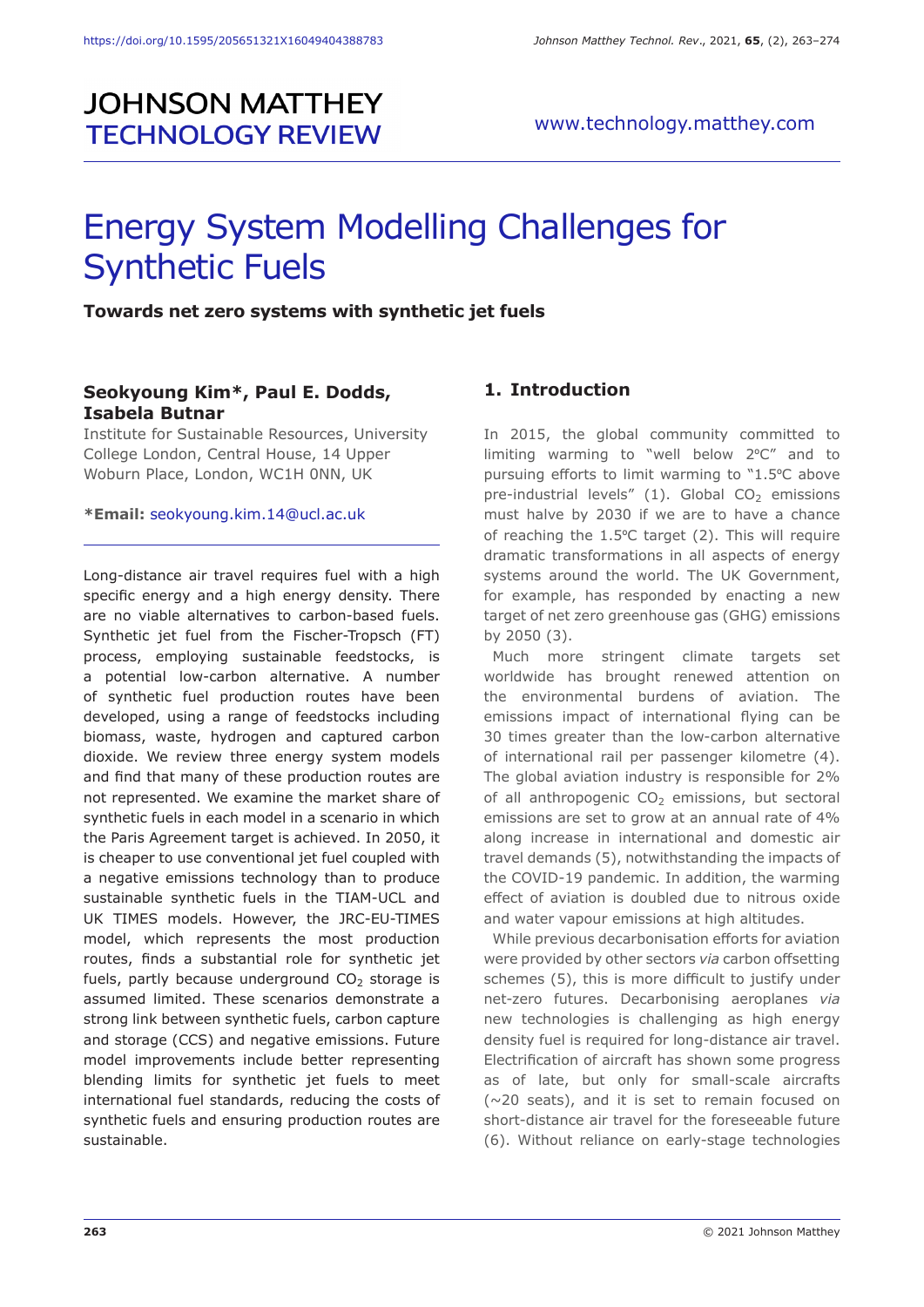and heavy infrastructure investments, low-carbon replacement (i.e., 'drop-in') fuels that meet jet fuel specifications are desirable. Bio-based and synthetic jet fuels have strong potential for decarbonisation. These options would have low or zero  $CO<sub>2</sub>$  emissions over their lifecycle. Recognising this, ASTM International, USA, has internationally certified several sustainable aviation fuels (SAF) for commercial use.

**Table I** lists the five alternative jet fuel (AJF) pathways approved so far for commercial airlines. In all cases, neat AJF must be blended with conventional jet fuel (i.e. fossil-based) before it can meet specific properties and molecular components that of standard jet fuel. At this time, the highest possible blend percentage of AJF is 50% by volume. This limit is expected to be increased over time (8), for example through efforts to modify certified routes and pursue enhanced conversion strategies to include additional hydrocarbon products, such as aromatic content, to allow for greater blending volumes of the AJF product (9). Possible feedstocks are of biomass origin, with varying pre-treatment and conversion processes. FT synthetic paraffinic kerosene (FT-SPK) and FT synthetic paraffinic kerosene with aromatics (FT-SPK/A) pathways are the most favourable options in terms of technology maturity and versatility of feedstock, and can take in virtually any carbon based raw material (10).

Many of the AJF pathways involve synthetic products. The term 'synthetic fuels' is widely used as an umbrella definition describing fuels produced from coal, natural gas or biomass through chemical conversion into synthetic crude or synthetic

liquid products. Recently, the term is increasingly associated with relatively clean fuels produced from low-carbon feedstocks. These types of fuels have various potential applications across the energy system in line with net zero ambitions (11), with some organisations envisaging up to 15% of final energy consumption from synthetic fuels in their modelling scenarios (12).

There are many processing options in the production of synthetic fuels. Typically, a carbon source is converted into synthesis gas (syngas, a mixture of carbon monoxide and hydrogen) through gasification. This in turn is synthesised into useful hydrocarbons, which are refined or upgraded for end use. Synthesis is usually *via* either FT synthesis or methanol synthesis. These syngas platforms produce premium alternative fuels that are compatible with existing infrastructure. Much of the current industry and academic focus is on FT synthetic fuels from sustainable feedstocks: biomass (13–15), waste (16-18) and captured  $CO<sub>2</sub>$  (19, 20). Therefore, this paper centres on FT jet fuel applications in energy system models.

Energy system models are often used to inform low-carbon energy policies (21). They model the entire energy system from domestic production of fuel resources, commodity processing, to secondary energy carriers and end-use energy service demands across the economy (22). Energy system models balance various interactions, delivering energy services at minimum global cost while meeting GHG targets. Such modelling methods allow for systematic experimentation

| Table I Current Options for Alternative Jet Fuel Approved by ASTM International (7)     |                                  |                                       |                                                                |                  |  |  |  |  |
|-----------------------------------------------------------------------------------------|----------------------------------|---------------------------------------|----------------------------------------------------------------|------------------|--|--|--|--|
| Alternative jet fuel                                                                    | <b>Abbreviated</b>               | <b>Possible</b><br>feedstocks         | <b>Maximum</b><br>blending ratio by<br>volume <sup>a</sup> , % | Year<br>approved |  |  |  |  |
| FT synthetic paraffinic kerosene                                                        | FT-SPK                           | Biomass and waste                     | 50                                                             | 2009             |  |  |  |  |
| <b>Hydroprocessed esters and</b><br>fatty acids synthetic paraffinic<br>kerosene        | <b>HEFA-SPK</b>                  | Lipids                                | 50                                                             | 2011             |  |  |  |  |
| <b>Hydroprocessed fermented</b><br>sugars to synthetic isoparaffins                     | HFS-SIP                          | <b>Sugars</b>                         | 10                                                             | 2014             |  |  |  |  |
| FT synthetic paraffinic kerosene<br>with aromatics                                      | FT-SPK/A                         | Biomass and waste                     | 50                                                             | 2015             |  |  |  |  |
| Alcohol-to-jet synthetic<br>paraffinic kerosene                                         | ATJ-SPK                          | Starch/sugar or<br>cellulosic biomass | 30                                                             | 2016             |  |  |  |  |
| <b>Catalytic hydrothermolysis</b><br>synthetic kerosene                                 | CH-SK or CHJ                     | Lipids                                | 50                                                             | 2020             |  |  |  |  |
| Hydroprocessed hydrocarbons,<br>esters and fatty acids synthetic<br>paraffinic kerosene | HHC-SPK or<br><b>HC-HEFA-SPK</b> | Algae and lipids                      | 10                                                             | 2020             |  |  |  |  |

aMaximum blending ratio is with conventional fossil-derived jet fuel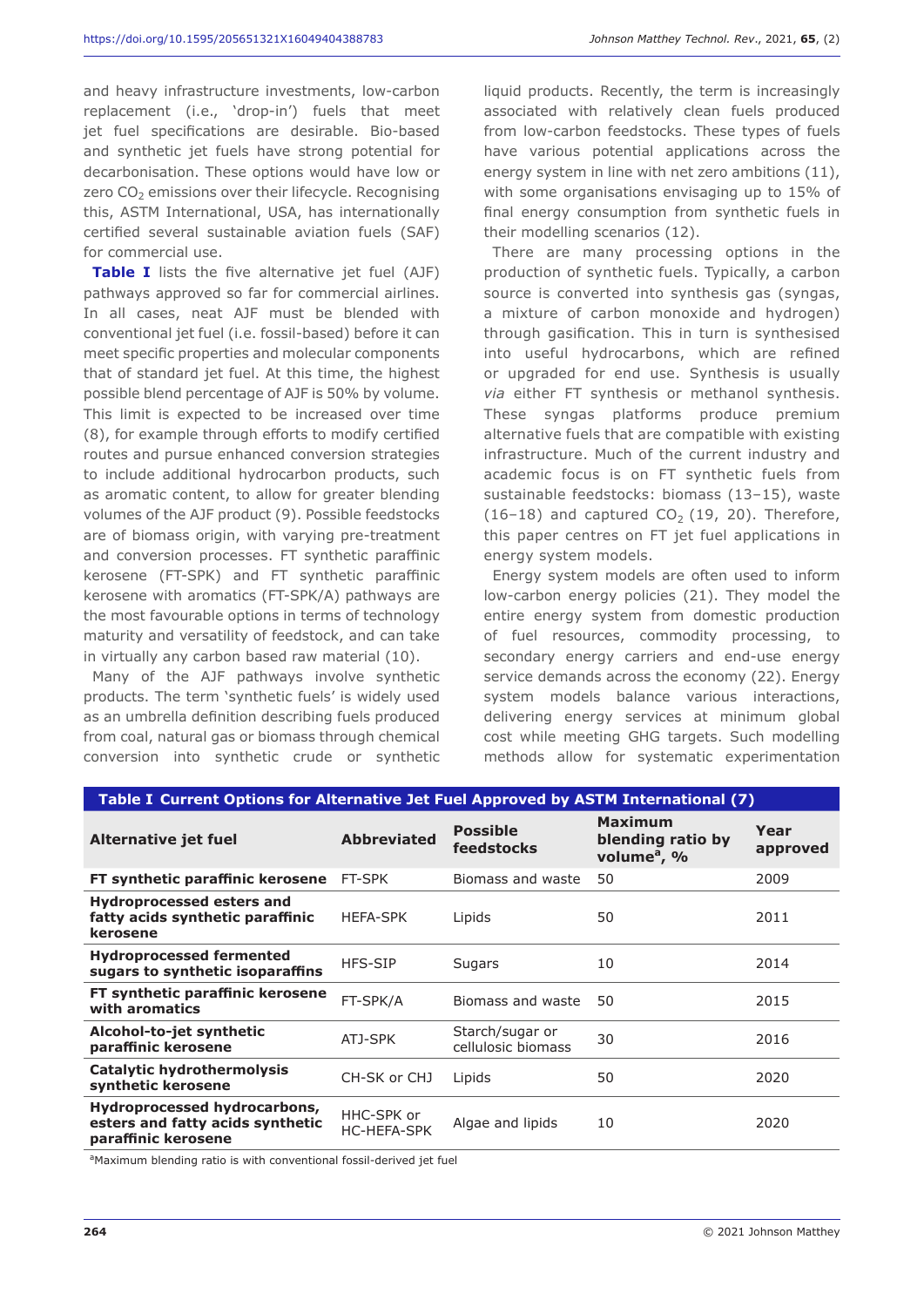of multidimensional variables corresponding to climate, technology, economy and policy (23).

In this paper, we examine whether there is a need to improve the representation of the role of synthetic fuels in energy system models, using three models as case studies: UK TIMES, JRC-EU-TIMES and TIAM-UCL. The paper is organised as follows. Section 2 reviews synthetic jet fuel manufacture through the sequence of gasification and FT processes, including all three sustainable feedstocks that can be processed through this route, i.e. biomass, waste and hydrogen and captured  $CO<sub>2</sub>$ . Section 3 presents current available technologies in the three models and compares model outputs of jet fuel production in decarbonisation scenarios that are consistent with the Paris Agreement. It outlines the role of synthetic jet fuel in aviation according to the models through to 2050. Section 4 discusses the scenario outputs and recommends improvements in model design and evaluates challenges and opportunities for synthetic fuels in the future of energy systems modelling. We draw conclusions in Section 5.

# **2. Synthetic Jet Fuel Manufacture**

Synthetic jet fuel is produced from biogenic sources (for example, biomass and waste) in three stages. First, syngas is produced through gasification of the feedstock and is cleaned and conditioned. Alternatively, syngas components could be collected from elsewhere, for example by mixing hydrogen from electrolysis with  $CO<sub>2</sub>$  from industrial flue gases. Second, middle distillates are produced from the syngas through FT synthesis. Third, the

FT liquids (or 'syncrude') are refined and upgraded to high-quality jet fuel. Syngas from non-biogenic sources are conditioned to suit FT synthesis and subsequently processed through the same steps as the above. **Figure 1** shows the schematic line-up of possible FT routes to synthetic jet fuel.

# **2.1 Biomass Conversion to Synthetic Fuels**

Biomass gasification FT to synthetic fuels is one of the most sought-after and technologicallyadvanced routes to producing liquid fuels. Owing to the potential to compete with other land uses, particularly food production, globally and in the UK, the production of primary biomass feedstock raises sustainability concerns (24). As the global bioeconomy grows, a relatively wide range of sustainable biomass supply options will be needed. Many studies have evaluated the feasibility of biomass to jet fuel applications from secondgeneration biomass sources (13, 14).

There are many successful pilot and demonstration scale biomass to liquid (BTL) plants (25). Yet none have been scaled-up to a commercial size (26, 27). One major factor is that BTL plants are only economical at large-scale of greater than 30,000 barrels per day (bpd), so an operator needs to secure substantial biomass resources, which have high transportation costs (15). A company has developed microchannel FT technology to circumvent this issue, which is commercially-viable at production capacities of as low as 1500 bpd (28). The merit of owning several smaller production facilities instead of a single large one has not yet been evaluated.



Fig. 1. Schematic of the FT process to produce synthetic jet fuel. First, a syngas is produced by: (a) biomass or waste gasification; or (b) hydrogen generation through electrolysis and combination with captured CO<sub>2</sub>; (c) the syngas is converted to longer-chain hydrocarbons *via* FT synthesis and upgraded or refined into synthetic jet fuel. Commodities are in grey and processes are in clear boxes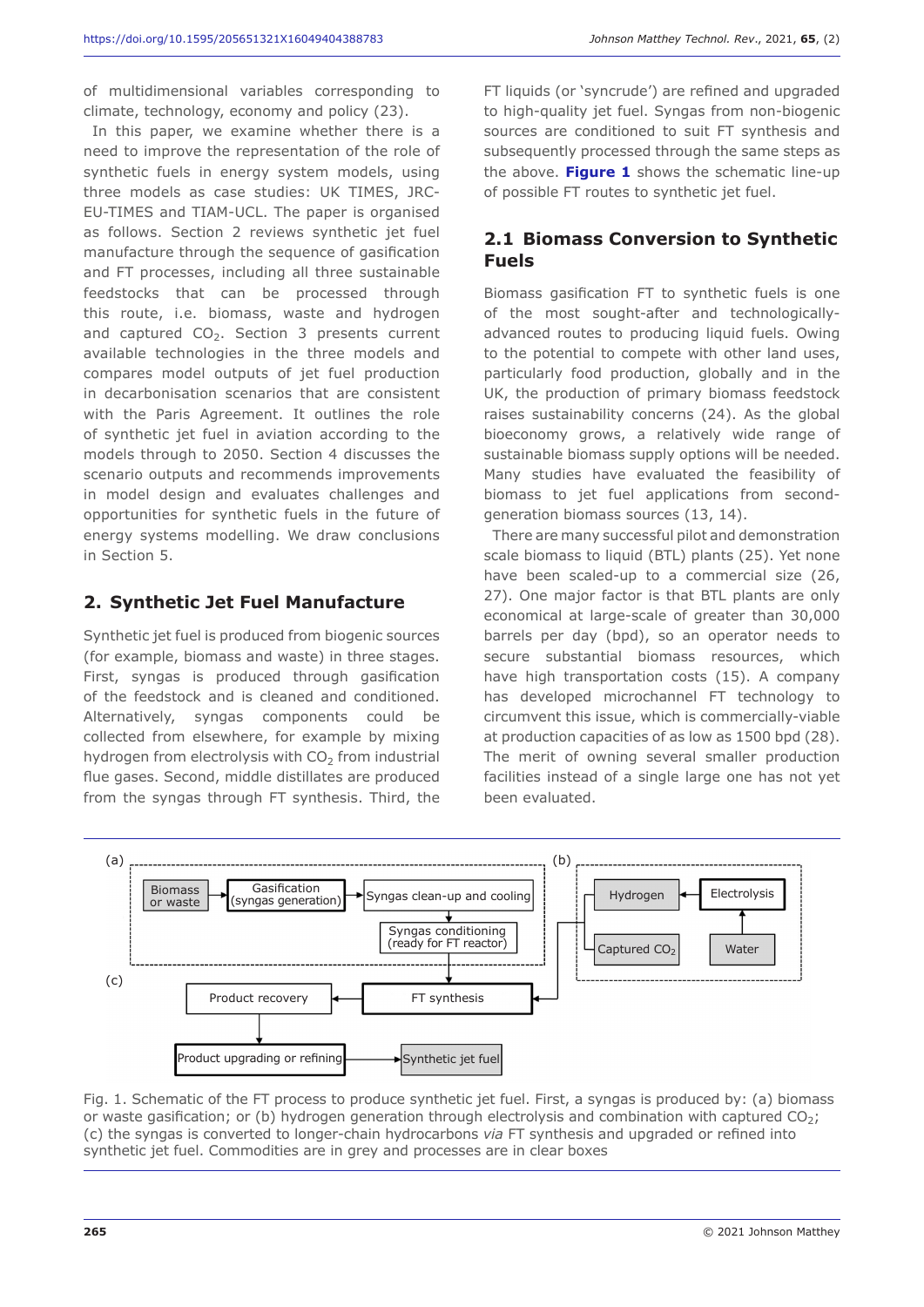#### **2.2 Waste Conversion to Synthetic Fuels**

Another pathway under investigation is the production of synthetic jet fuel from waste feedstocks (16, 29). In contrast to crop-based feedstocks, waste for alternative fuel production does not require additional land and does not compete directly with food production. In particular, municipal solid waste (MSW) could offer significant environmental advantages by displacing petroleum-derived fuels while also avoiding  $CO<sub>2</sub>$ emissions associated with landfill, where waste of biogenic origin decomposes to methane which escapes to the atmosphere.

One of the challenges of using MSW as feedstock comes from its variable composition, which varies from place to place. Reasons include the type and efficacy of local recycling schemes, the culture of the urban population and the time of year, so pose a challenge from a feedstock management standpoint during gasification. For modelling energy generation, MSW is often assumed to contain a 50% organic fraction. Despite the potential advantages of and commercial interest in MSW jet fuels, only three peer-reviewed studies have considered the economic and environmental feasibility for a limited number of pathways (17, 18, 30). There are no studies available that focus on the role of MSW to liquid fuels from the perspective of energy modelling.

# **2.3 Hydrogen and Carbon Dioxide Conversion to Synthetic Fuels**

Hydrogen to synthetic fuels with captured  $CO<sub>2</sub>$  as feedstock is another possible pathway to producing synthetic jet fuel. Due to the relative novelty and broad technological coverage, the semantics of hydrogen and captured  $CO<sub>2</sub>$  to liquid fuels varies in literature. They are known as electrofuels (e-fuels), power-to-liquids (PtL) or synthetic fuels (31).

There are many variants to producing e-fuels, but all pathways commonly follow three key processing steps: (a) hydrogen production; (b)  $CO<sub>2</sub>$  capture; and (c) synthesis (for example, FT or methanol synthesis). In industry, steam methane reforming (using natural gas and steam to produce hydrogen and  $CO<sub>2</sub>$ ) is most commonly used to produce hydrogen. But there would only be an emissions reduction if no  $CO<sub>2</sub>$  were produced during hydrogen synthesis. It is therefore most likely that the hydrogen would be produced through electrolysis – splitting water or steam into

its chemical constituents (hydrogen and oxygen) – which has the potential to be deployed in producing low-carbon hydrogen in the near- to mid-term if renewable electricity is used (32). There are three main types of electrolysis technology, differentiated by their cell electrolyte: (a) alkaline electrolysis; (b) proton exchange membrane (PEM); and (c) solid oxide electrolysis cell (SOEC) (33). Sources of electricity will have a big impact on the cost of electrolysis (i.e. intermittent sources will have higher cost). However, in time, electrolysis options are likely to become more commercially viable, as the price of sustainable electricity falls and the technology matures to be more efficient.

 $CO<sub>2</sub>$  capture could be from any high-concentration CO<sub>2</sub> source, such as industrial processes or power generation plants. Alternatively,  $CO<sub>2</sub>$  could be captured directly from air using direct air capture (DAC) technologies such as amine absorption. However, capture from air requires two to four times more energy compared to from flue gases even with strong bases for scrub (31).

The  $CO<sub>2</sub>$  and hydrogen undergo FT synthesis to produce 'e-crude' (a renewable crude oil substitute). A renewable energy-focused company called Sunfire, Germany, operates a facility for the purposes of producing e-crude, which can be refined to generate synthetic jet fuel. The role of hydrogen in the global energy system has been studied extensively but using hydrogen as an intermediate for synthetic fuels is not the focal point in any study due to high cost and difficulties faced in processing (34).

# **3. Synthetic Fuel in Energy System Models**

Although technoeconomic assessments of sustainable synthetic fuels have been performed (9, 35, 36), their role in low-carbon energy systems is not well understood. A recent study (37) touches on the importance of biomass-derived synthetic transport fuels in a global energy system, but is focused on the role of bioenergy and  $CO<sub>2</sub>$  removal technologies. A study (38) examined the potential role of FT synthetic fuels in the global energy system as a major alternative energy carrier, but their assumptions on relatively new technologies are outdated or they are not represented at all. European Union (EU) (39) and global (40) energy system modelling studies that focus on the competitiveness of PtL production pathways have model limitations. The global study does not differentiate between synthetic manufacturing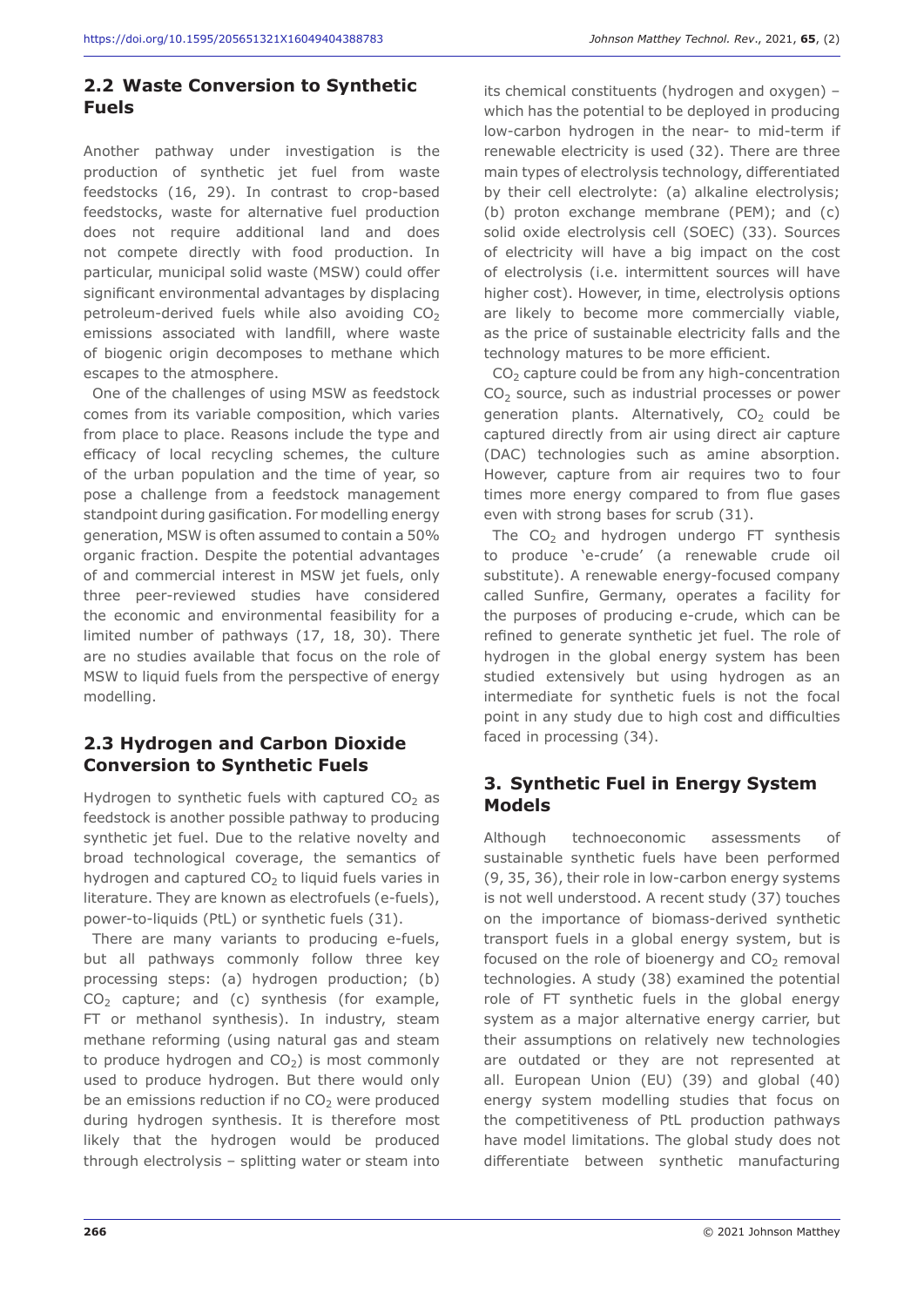processes (such as FT and methanol synthesis), but instead includes a proxy for all synthetic fuels that does not reflect their varying feedstocks and costs. This model also assumes gasoline, diesel and jet fuels are indistinguishable, yet fuel standards for each of these are quite different in reality. The EU study uses the JRC-EU-TIMES model, whose assumptions are examined in Section 3.1. A national-scale study (41) explores the opportunities for power-to-gas and PtL using an energy system simulation model (EnergyPLAN), but here we examine cost-optimisation models as we aim to understand whether synthetic fuels are likely to be economically-viable in the future.

We examine the role of synthetic fuels in three energy system models operating at different spatial scales: TIAM-UCL (global), JRC-EU-TIMES (EU) and UK TIMES (national). The TIMES Integrated Assessment Model was developed by the International Energy Agency (IEA, France) Energy Technology Systems Analysis Program (IEA-ETSAP). This ETSAP-TIAM model has 15 regions representing global decarbonisation to the year 2100 (42). A version was subsequently developed at University College London (UCL), UK, that included a UK region (TIAM-UCL), as well as a number of improvements particularly around resource availability (43). The JRC-EU-TIMES model represents the 27 EU countries and close neighbours (for example Norway, Switzerland, UK) as separate regions (44). The single-region UK TIMES energy system model is jointly developed by UCL and the UK Government, and has informed a number of UK decarbonisation policies including the Clean Growth Strategy (45).

All three models use TIMES model generator, which is developed by IEA-ETSAP (46). TIMES is a bottom-up (i.e. technology-rich) technoeconomic least-cost optimisation model. It is used to identify decarbonisation pathways for energy systems, over long time horizons that meet all projected energy service demands across the economy.

TIMES includes detailed representations of both current and potential future energy technologies. Technologies are characterised by their efficiency (input and output), cost (capital expenditure and operating expenditure) and lifetime. Energy commodities are produced and consumed by technologies, and can be traded between regions. Commodity shadow prices are endogenously calculated through supply and demand curves (47).

In this section, we first examine which synthetic fuel production technologies are included in each model and how they are parametrised, in order to identify whether the approaches and data assumptions are consistent. We then examine a comparable decarbonisation scenario in each model to investigate which of these technologies are deployed, in order to understand whether these technologies might have a substantive role in future energy systems. Through these two analyses, we can ascertain whether there is a need to improve the representation of these technologies in these models.

### **3.1 Representation of Synthetic Fuel Routes**

**Table II** summarises the technologies that are available to produce synthetic fuels. **Figure 2** displays the jet fuel production technologies that are represented in each model.

TIAM-UCL represents FT reactors with or without CCS that produce synthetic fuels from either fossil sources (coal, natural gas) or biomass (agricultural and forestry residues, or energy crops). It does not represent the possibility of using captured  $CO<sub>2</sub>$  and hydrogen to manufacture jet fuel.

JRC-EU-TIMES represents a much broader range of FT technologies. It represents jet fuel as a blend of oil-derived kerosene, hydrotreated vegetable oil, FT biodiesel and synthetic kerosene from hydrogen and captured  $CO<sub>2</sub>$ . The model assumes diesel and kerosene are interchangeable, thus it mixes various types of synthetic diesel and kerosene in any proportions for the blendstock. It is not clear that the flexibility over blends of different fuels in jet fuel that is assumed in the model would meet international fuel quality standards. The FT plants have versions with and without CCS.

The UK TIMES model represents only a single FT plant that produces 50% diesel and 50% kerosene from biomass. There is no carbon capture and utilisation (CCU) route in UK TIMES to produce jet fuel from hydrogen and captured  $CO<sub>2</sub>$ .

The capital costs of FT plants in TIAM-UCL and JRC-EU-TIMES are similar, while the process efficiency is assumed higher in JRC-EU-TIMES. The UK TIMES FT process has a much lower capital cost and a substantially higher process efficiency. The JRC-EU-TIMES technologies producing synthetic diesel from hydrogen and  $CO<sub>2</sub>$  have surprisingly low costs and high efficiencies. TIAM-UCL and UK TIMES assume 30 year plant lifetimes, while JRC-EU-TIMES assumes a lifetime of only 20 years for all plants.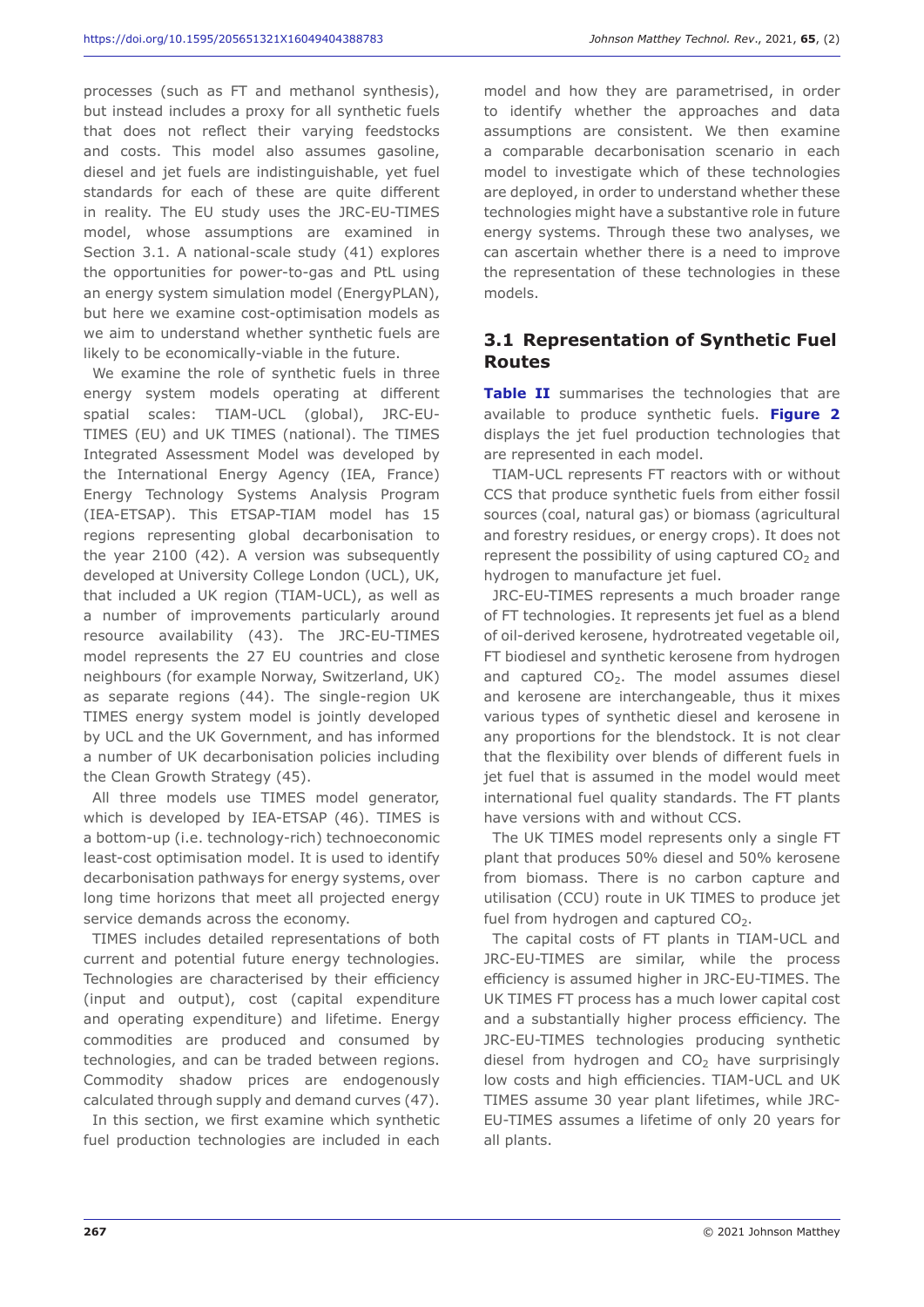| <b>TIMES and TIAM-UCL Energy System Models</b> |                                                                                    |                                       |                                                                             |                                            |                    |  |  |
|------------------------------------------------|------------------------------------------------------------------------------------|---------------------------------------|-----------------------------------------------------------------------------|--------------------------------------------|--------------------|--|--|
| <b>Model</b>                                   | <b>Description</b>                                                                 | <b>Main feedstock</b>                 | Capital cost,<br>$\mathbf{C}$ PJ <sup>-1</sup> yr <sup>-1</sup> jet<br>fuel | Efficiency <sup>c</sup> ,<br>$\frac{0}{0}$ | Lifetime,<br>vears |  |  |
| <b>UK TIMES</b>                                | FT diesel and kerosene<br>production                                               | Pellets                               | 27.0                                                                        | 0.75                                       | 30                 |  |  |
| <b>JRC-EU-TIMES</b>                            | FT diesel production                                                               | Wood                                  | 132.5                                                                       | 0.56                                       | 20                 |  |  |
| <b>JRC-EU-TIMES</b>                            | FT diesel production with<br><b>CCS</b>                                            | Wood                                  | 132.5                                                                       | 0.56                                       | 20                 |  |  |
| <b>JRC-EU-TIMES</b>                            | Hydrotreated vegetable oil<br>production                                           | Oil crop                              | 4.8                                                                         | 0.75                                       | 20                 |  |  |
| <b>JRC-EU-TIMES</b>                            | Diesel production from<br>electricity and captured<br>CO <sub>2</sub> <sup>a</sup> | Electricity                           | 32.6                                                                        | 0.55                                       | 20                 |  |  |
| <b>JRC-EU-TIMES</b>                            | Diesel production from<br>hydrogen and captured<br>$CO2$ <sub>b</sub>              | Hydrogen                              | 14.4                                                                        | 0.78                                       | 20                 |  |  |
| <b>JRC-EU-TIMES</b>                            | Diesel production from<br>electricity and atmospheric<br>CO <sub>2</sub>           | Electricity                           | 130.4                                                                       | 0.33                                       | 20                 |  |  |
| <b>TIAM-UCL</b>                                | FT diesel and kerosene<br>production                                               | Agricultural and<br>forestry residues | 35.5                                                                        | 0.50                                       | 30                 |  |  |
| <b>TIAM-UCL</b>                                | FT diesel and kerosene<br>production with CCS                                      | Agricultural and<br>forestry residues | 49.6                                                                        | 0.42                                       | 30                 |  |  |
| <b>TIAM-UCL</b>                                | FT diesel and kerosene<br>production                                               | Energy crops                          | 35.5                                                                        | 0.50                                       | 30                 |  |  |
| <b>TIAM-UCL</b>                                | FT diesel and kerosene<br>production with CCS                                      | Energy crops                          | 49.6                                                                        | 0.42                                       | 30                 |  |  |

**Table II Comparison of Synthetic Fuel Production Technologies in the UK TIMES, JRC-EU-**

Note: Capital costs are converted to Euros in the year 2018. All costs and efficiencies are projections for the year 2050. Higher heating values are used for all efficiencies.

aTechnology includes an integrated electrolyser

**bTechnology includes integrated DAC and electrolyser** 

Efficiency is petajoule of fuel produced per petajoule of input (biomass, hydrogen or electricity)

# **3.2 Economic Viability of Synthetic Fuel Routes in the Long Term**

The Paris Agreement aims to keep the global temperature rise well below 2ºC compared to pre-industrial levels (1). TIAM-UCL has a climate module that links global temperature with global emissions. We examined a decarbonisation scenario in TIAM-UCL in which emissions are constrained so that the global temperature does not exceed 1.5ºC this century. This approach cannot be used for regional models such as JRC-EU-TIMES and UK TIMES. We instead assumed that Europe would adopt a net zero emissions target for the year 2050, as proposed by the European Commission in the European Climate Law. Since JRC-EU-TIMES represents only the energy system, we estimated emissions in 2050 from industrial processes, land use, agriculture and waste, and concluded that these would need to be offset by 400 million tonnes  $CO<sub>2</sub>$  equivalent of negative emissions from the

energy system. UK TIMES represents all emissions from these sectors, including mitigation options, so we set a target of net zero GHG emissions in that model. Since every country has agricultural and land use emissions that cannot be mitigated, it is necessary for the energy systems to have net negative emissions in order to meet the overall net zero target (48).

With such challenging emission targets, CCS has important roles in the scenarios from all three models. As these are least-cost optimisation models, synthetic fuels are undermined if it is cheaper to use oil-derived kerosene and offset the emissions using a greenhouse gas removal (GGR) option. Thus, it is important to understand the capacity of captured  $CO<sub>2</sub>$  in the models. **Table III** shows the model results of the source of captured  $CO<sub>2</sub>$  in each model for 2050. All three models represent negative emission technologies, which sequester atmospheric  $CO<sub>2</sub>$ underground, and both DAC and biomass have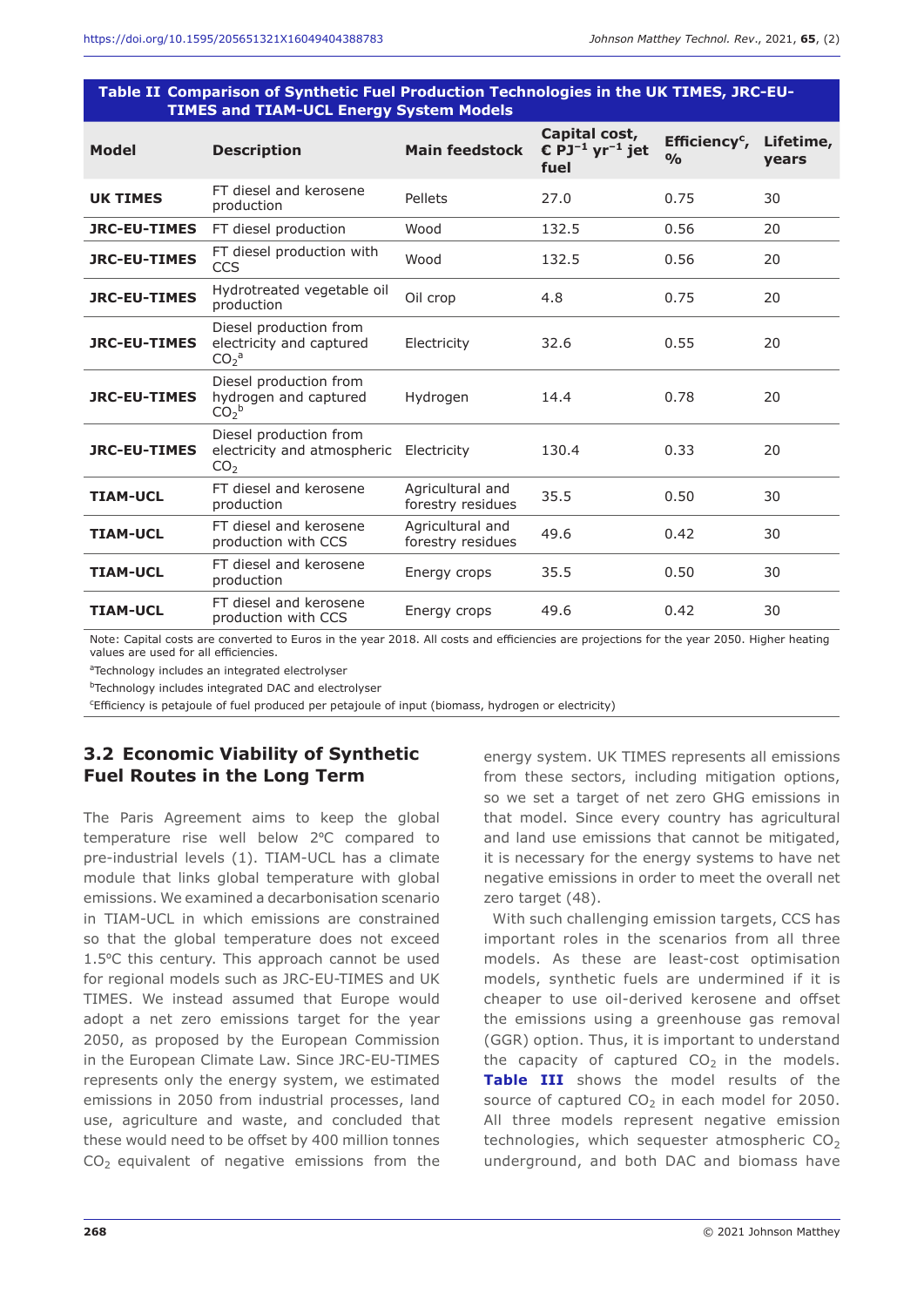

Fig. 2. Simplified technology coverage of jet fuel production in UK TIMES, JRC-EU-TIMES and TIAM-UCL energy system models. **A:** Each model has a unique pre-treatment method and different types of supply feedstock for 'biomass', the latter is listed in the 'Main feedstock' column in Table II. B: CO<sub>2</sub> is captured and utilised to produce synthetic kerosene in JRC-EU-TIMES, various sources for CO<sub>2</sub> are listed in Table III. **C:** Hydrogen is produced or circulated from the centralised medium size alkaline electrolyser, centralised hydrogen tank or centralised hydrogen from underground storage. **D:** Intermediate carriers are blended as described in the text for JRC-EU-TIMES. **E:** hydrotreated vegetable oil (HVO)

| Table III Total Captured CO <sub>2</sub> in 2050<br><b>Across all Regions Each</b><br><b>Scenario, Shares by Type of</b><br><b>Capture Technology</b> |                            |                                |                           |  |  |  |
|-------------------------------------------------------------------------------------------------------------------------------------------------------|----------------------------|--------------------------------|---------------------------|--|--|--|
| Source of<br>captured CO <sub>2</sub>                                                                                                                 | <b>TIAM-</b><br><b>UCL</b> | <b>JRC-EU-</b><br><b>TIMES</b> | <b>UK</b><br><b>TIMES</b> |  |  |  |
| $DAC^a$                                                                                                                                               | $1\%$                      | 69%                            | 49%                       |  |  |  |
| <b>Biomass<sup>a</sup></b>                                                                                                                            | 70 <sub>%</sub>            | 25%                            | 22%                       |  |  |  |
| Natural gas                                                                                                                                           | 9%                         | 6%                             | 27%                       |  |  |  |
| Waste                                                                                                                                                 | $0\%$                      | $0\%$                          | $0\%$                     |  |  |  |
| <b>Industrial</b><br><b>processes</b>                                                                                                                 | 20%                        | $0\%$                          | $1\%$                     |  |  |  |

<sup>a</sup>Only DAC and bioenergy with CCS (BECCS) provide negative emissions, while others can provide low carbon mitigation options

substantial roles. Natural gas is also a substantial CO<sub>2</sub> source for UK TIMES. JRC-EU-TIMES reaches a 1000 million tonnes  $CO<sub>2</sub>$  sequestration limit in 2050 and this might have prevented higher natural gas CCS. The source of captured  $CO<sub>2</sub>$  is important because carbon in jet fuel is released to the atmosphere as  $CO<sub>2</sub>$ , and if it is from a fossil source then there is a net increase in emissions even though the carbon is recycled.

In each model, there are substantial amounts of captured atmospheric carbon that can be used to produce carbon-neutral jet fuel.

The technologies used to produce jet fuel globally, in Europe, and in the UK, are compared for the three models in **Figure 3**. Despite keeping the global temperature rise below 1.5ºC, the TIAM-UCL scenario has a limited role for synthetic fuels in aviation worldwide, comprising less than 5% of the total market for jet fuel by 2050. In contrast, JRC-EU-TIMES uses four different production routes and most jet fuel is low carbon. The synthetic kerosene route using captured  $CO<sub>2</sub>$  and hydrogen provides the largest contribution across Europe, yet is not considered as an option in the other two models. UK TIMES uses only fossil-based kerosene in 2050, because biomass availability is very constricted and is generally used by negative emission technologies. This reflects the lack of a FT plant with CCS in UK TIMES, and the assumption that only half of the plant output would be kerosene while the other half would be relatively low-value biodiesel. Under these assumptions, aviation fuel is a less economic market for biomass than alternatives such as biomass electricity generation with CCS.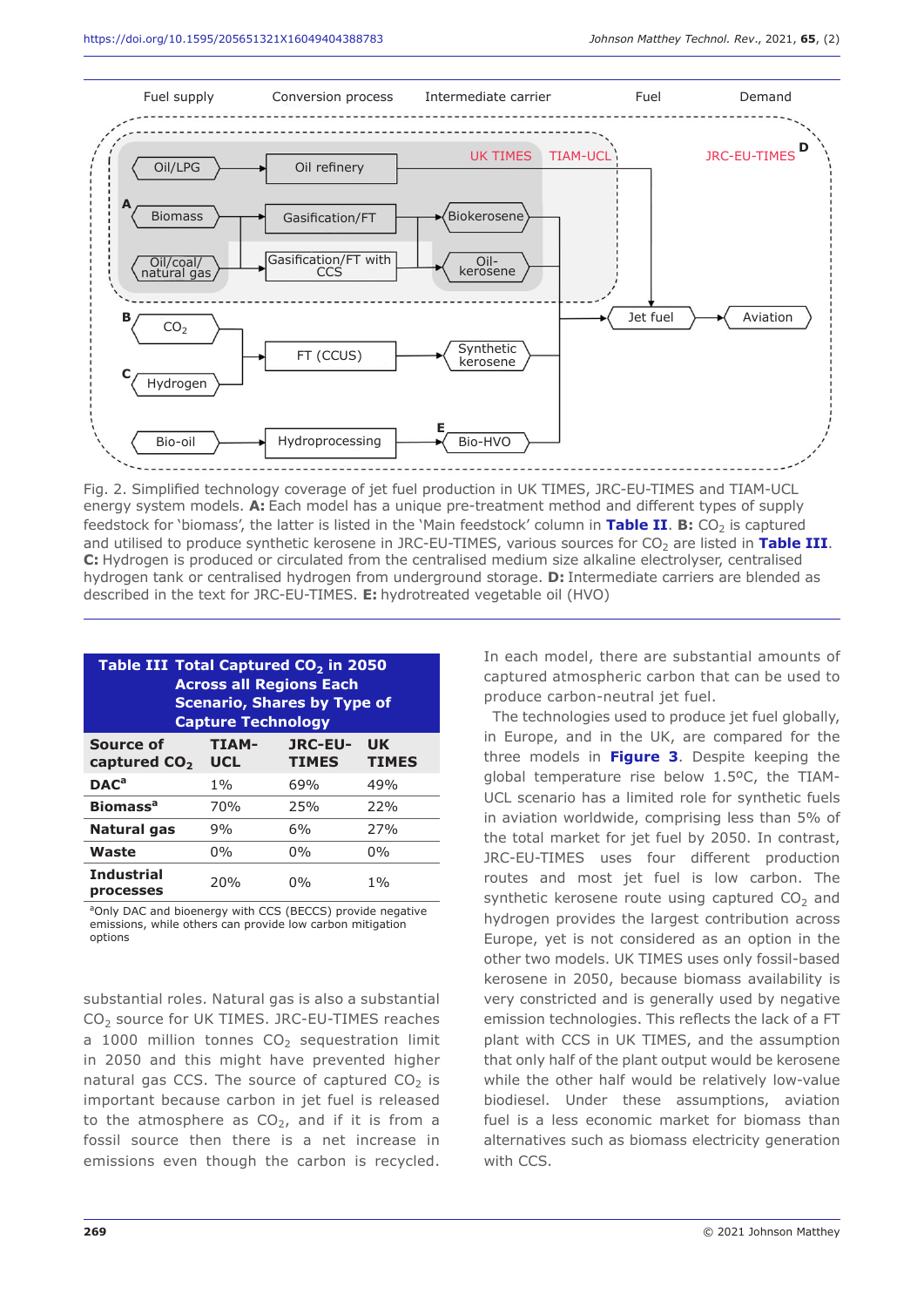

Fig. 3. Global jet fuel production in 2050 (PJ yr<sup>-1</sup>), from net zero scenarios in the TIAM-UCL, JRC-EU-TIMES and UK TIMES energy system models

JRC-EU-TIMES assumes substantially higher demand for jet fuel by 2050 both across Europe and in the UK. As well as higher demand for air travel, this could reflect a more pessimistic view of the potential for fuel savings through redesigning aircraft and improving the operational efficiency of fleets.

#### **4. Discussion**

Synthetic fuels have received little attention in energy system models in the past because of their perceived high costs compared to other decarbonisation approaches, and because there are large uncertainties in the plant cost and performance data. The only exception has been for technologies using fossil fuels as feedstocks, where there are historical precedents based on energy security needs. As climate science has evolved, decarbonisation targets have become more stringent. While synthetic fuels were expected to have at most a minor role in future energy systems with emissions at 60% or 80% below 1990 levels, the JRC-EU-TIMES scenario in Section 3.2 show that they could make an important contribution to net zero systems.

Yet the choice and level of deployment of these technologies varies substantially between the three models. One reason is that there is uncertainty within the modelling community about which of these technologies is likely to be technically feasible, and about the cost and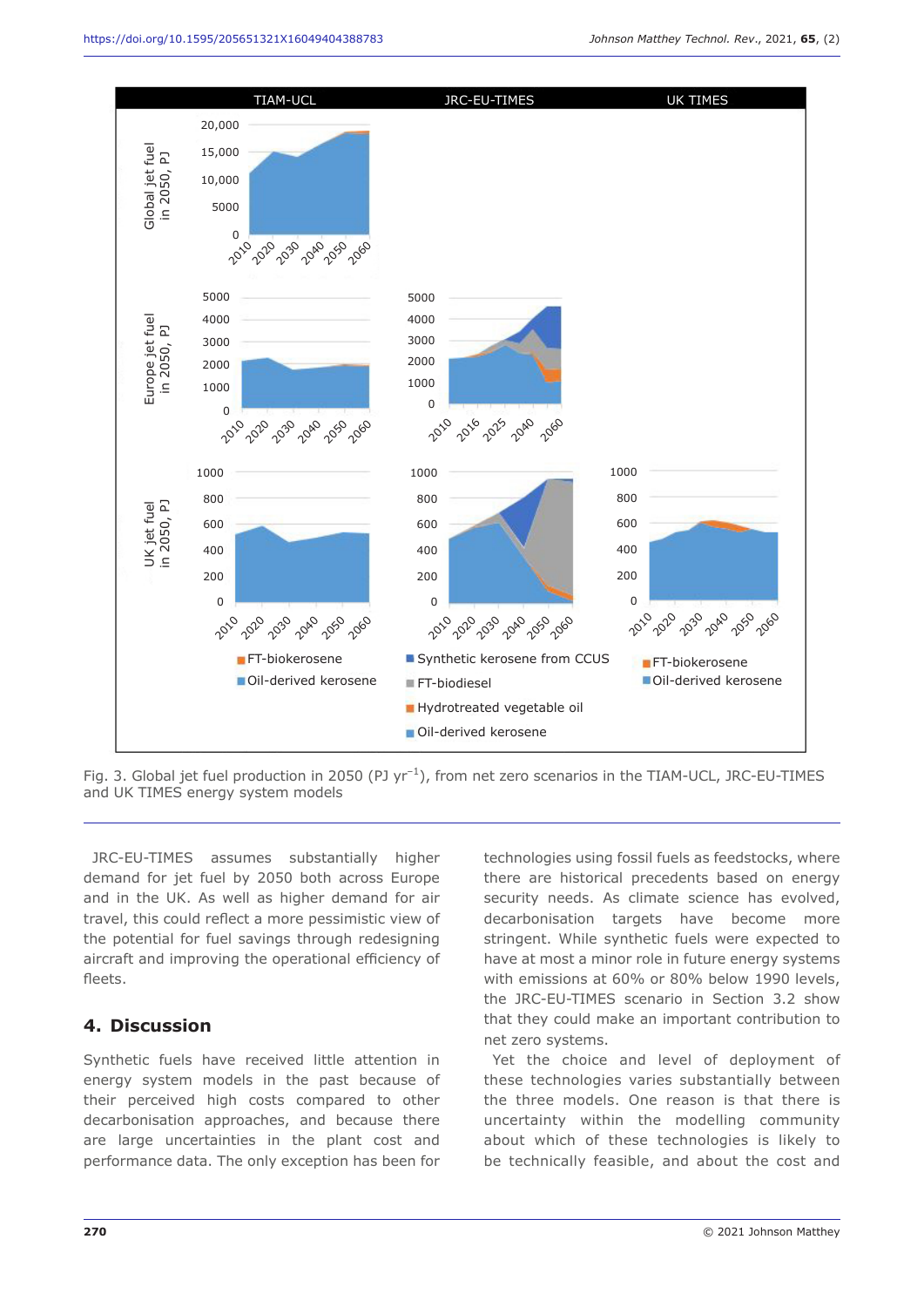performance of the technologies. UK TIMES represents only a single inflexible FT reactor, with only biomass as a feedstock, and with no CCS option. The value of the plant is further reduced by assuming that only 50% of the output can be biokerosene, with lower-value biodiesel comprising the remainder. This technology has no role in 2050 as biomass is more economically used in negative emission plants. In contrast, JRC-EU-TIMES has a range of plants using both biomass and captured  $CO<sub>2</sub>$ , and with CCS options. In the JRC-EU-TIMES net zero scenario, the CCS versions of both sets of technologies make important contributions. Given the stringent climate targets, in TIAM-UCL synthetic jet fuels are produced exclusively by FT processes with CCS using biomass feedstock (energy crops, and agricultural and forestry residues). Fossil FT processes are not used but kerosene from crude oil is still produced, with the associated emissions offset by 'negative emissions' from bioenergy with CCS (BECCS) electricity generation plants. The availability of other GGR technologies (such as DAC and afforestation) does not reduce pressure on biomass sources but it does change the role of BECCS for climate mitigation (37).

These scenarios suggest a close relationship between negative emissions, CCS and synthetic fuels. This is illustrated by comparing the net zero scenarios in the European and UK models. The JRC-EU-TIMES model assumes that  $CO<sub>2</sub>$ sequestration cannot exceed 1000 million tonnes CO2 per year in 2050, and this limit is reached. For this reason, virtually all sequestration capacity is used for negative emissions and synthetic fuels have an important role. Since the UK has a large CO<sub>2</sub> sequestration capacity compared to the European average, the sequestration limit is not reached in UK TIMES. Natural gas is a substantial source of  $CO<sub>2</sub>$ , and there is less need for synthetic fuels.

#### **4.1 Improvements to Model Design**

Synthetic fuels from hydrogen and captured  $CO<sub>2</sub>$ constitutes around 40% of jet fuel production in JRC-EU-TIMES for 2050. It is possible that synthetic fuels would have a similar cost-optimal share of the market in UK TIMES and TIAM-UCL if a wider range of production technologies were available. Despite having electrolyser and  $CO<sub>2</sub>$  capture options at various scales, synthetic fuel production from CCU is overlooked in these two models. There is a

need to incorporate a wider range of synthetic fuel technologies in these models.

One of the main bottlenecks in producing synthetic fuels is biomass availability. TIAM-UCL and UK TIMES only consider synthetic fuel production from lignocellulosic biomass, whose supply is expected to be limited by food security and biomass sustainability concerns, and which is better used elsewhere in the energy system such as for BECCS in electricity generation or hydrogen production, as these have higher  $CO<sub>2</sub>$  capture rates.

Biomass feedstocks for large-scale gasification plants must have high composition consistency throughout the year. Therefore, it is challenging to use waste as a feedstock, and MSW is implicitly assumed to be a non-viable feedstock by all three models. This is arguably not reflective of the current status quo of FT plant project developments, as a waste-to-fuel plant has been designed to produce 11 million gallons of jet fuel or diesel annually from processing 175,000 tonnes of MSW (49). However, this project does not include CCS, which is a key technology in our model. Further research is needed to understand the role of these types of facilities in climate mitigation and the competitiveness of waste as feedstock for synthetic fuel production.

# **4.2 Challenges and Opportunities for the Future of Energy Systems Modelling**

As explained in Section 1, neat AJF must be blended with conventional jet fuel to meet international standards. This blending percentage stands at maximum of 50% for AJF, but is expected to increase as conversion technologies improve. UK TIMES and TIAM-UCL assume biokerosene has the same effective composition as oil-based kerosene, which does not reflect current limitations. On the other hand, JRC-EU-TIMES limits the proportion of biokerosene to 47% in 2020, increasing to 95% in 2050. However, this model assumes biodiesel and biokerosene are interchangeable, despite there being no precedent of a blend composed of biodiesel and kerosene that can be used as jet fuel. It is unlikely that this type of blend meets the current specification of standard jet fuel (50). The transportation fuel blending approach is based on the IFPEN OURSE model (51), where product specifications are sensibly accounted for by the means of quality control equations under a linear programming framework. However, JRC-EU-TIMES implements an extended production chain in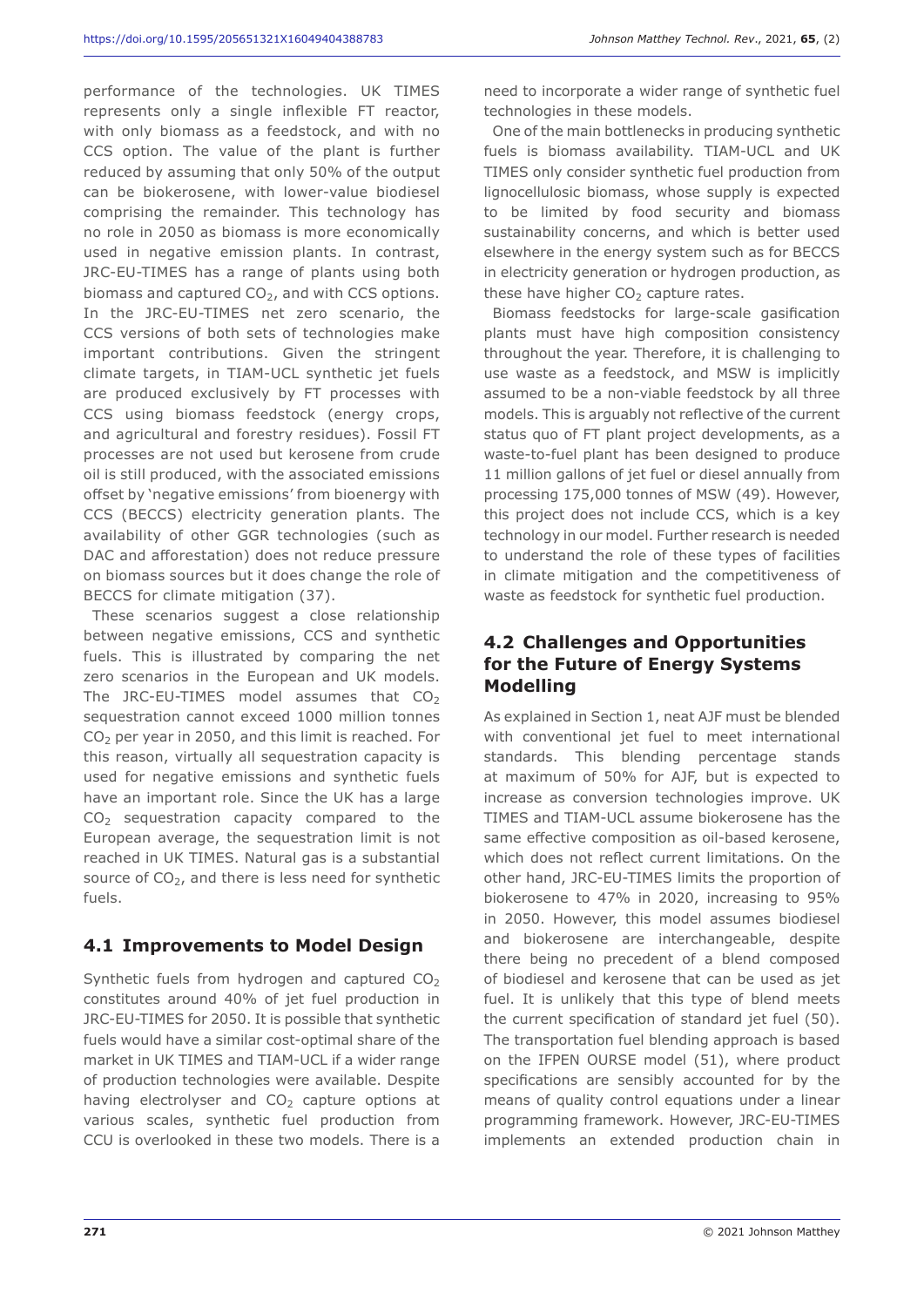comparison to that model, and transportation fuel quality is not represented as originally intended. There is a challenge to identify and implement feasible blending combinations that consider the chemical composition of blends to meet jet fuel standards.

Another important challenge is understanding the uncertainty of carbon capture, utilisation and storage (CCUS) in the role of achieving net zero by 2050. Synthetic fuels from CCUS are cost-optimal in a net zero scenario in the JRC-EU-TIMES model. However, using CCUS for fuels does not necessarily contribute towards climate mitigation (52). Captured  $CO<sub>2</sub>$ -based fuels move carbon through industrial systems over different timescales. Such fuels do not provide net  $CO<sub>2</sub>$  removal from the atmosphere, but reduce emissions through industrial  $CO<sub>2</sub>$ capture that displace fossil fuel use. The space and time of this pathway is not fully understood and must be analysed to determine its overall impact. On the other hand, CCUS is seen as a stepping stone towards successful implementation of CCS in terms of innovation and reduction of costs, and is a crucial technology to meet net zero targets. CCUS could have a transition role in the aviation sector until electrification or other low-carbon options come into place after 2050. Alternatively, the demand for aviation could reduce if there were a modal shift to transportation modes that are more easily electrified (for example, electric high-speed trains).

There is a general challenge to reduce the cost of synthetic fuels (31), in terms of both the capital cost of production plants and the cost of captured  $CO<sub>2</sub>$  and hydrogen. At current cost projections, the UK TIMES and TIAM-UCL results suggest that at present, these options are much more expensive than fossil-based kerosene coupled with negative emission technologies to offset the  $CO<sub>2</sub>$  emissions. Further technoeconomic assessment is needed to better understand the sensitivity of varying capital cost and cost of the input sources for better comprehension of risks involved in investing in these technologies.

The transparency and validation of assumptions made by the modellers, such as technology costs and performance, are imperative in energy system models (53). Yet we found that model input data sources are poorly documented for key technologies across the models. Detailed documentations for UK TIMES, JRC-EU-TIMES and TIAM-UCL are publicly available but the bulk of the assumptions – especially for technologies that were modelled in the early stages of the models – are not available. In some cases, reasoning might have been lost when a new model was developed from an existing model (for instance from UK MARKAL to UK TIMES). Lack of documentation is concerning because the cost and efficiency of the equivalent technologies across the models vary significantly, and these technologies appear to have a role in net zero scenarios as discussed in Section 4.

# **5. Conclusions**

Aviation is carbon-intensive and must reduce its emissions to meet current climate goals. Decarbonisation of the sector is challenging, but there are opportunities through switching to lowcarbon synthetic jet fuels. Energy system models are valuable for understanding the role of synthetic fuels in climate mitigation. Our evaluation of three models in this paper has identified gaps in technology and input feedstock options for synthetic fuel production. We have identified a variety of potential model improvements to better represent synthetic fuels in the future. This would ideally be coupled with a better understanding of the fuel quality from each production process, and the implications for jet fuel blending.

Model scenario outputs show synthetic jet fuels could make an important contribution to net zero systems. This will mainly rely on improving cost competitiveness compared with conventional jet fuel coupled with negative emissions. Importantly, the scenarios show that there is a close relationship between negative emissions, CCS and synthetic fuels. This means that the share of synthetic fuels in net zero scenarios will also depend on the assumptions made on CCS and negative emissions. Given the stringent climate targets and the long lifetimes of synthetic fuel production plants, further research on synthetic fuels is needed in the context of energy system modelling to fully determine its capabilities in emissions reduction.

#### **Acknowledgements**

Seokyoung Kim was supported by an Engineering and Physical Sciences Research Council (EPSRC) Industrial Cooperative Awards in Science & Technology (CASE) studentship (grant EP/ R513143/1) and by Johnson Matthey, UK. Paul Dodds and Isabela Butnar were supported by the Natural Environment Research Council (NERC) "Comparative assessment and regionspecific optimisation of GGR" project (grant NE/ P019900/1).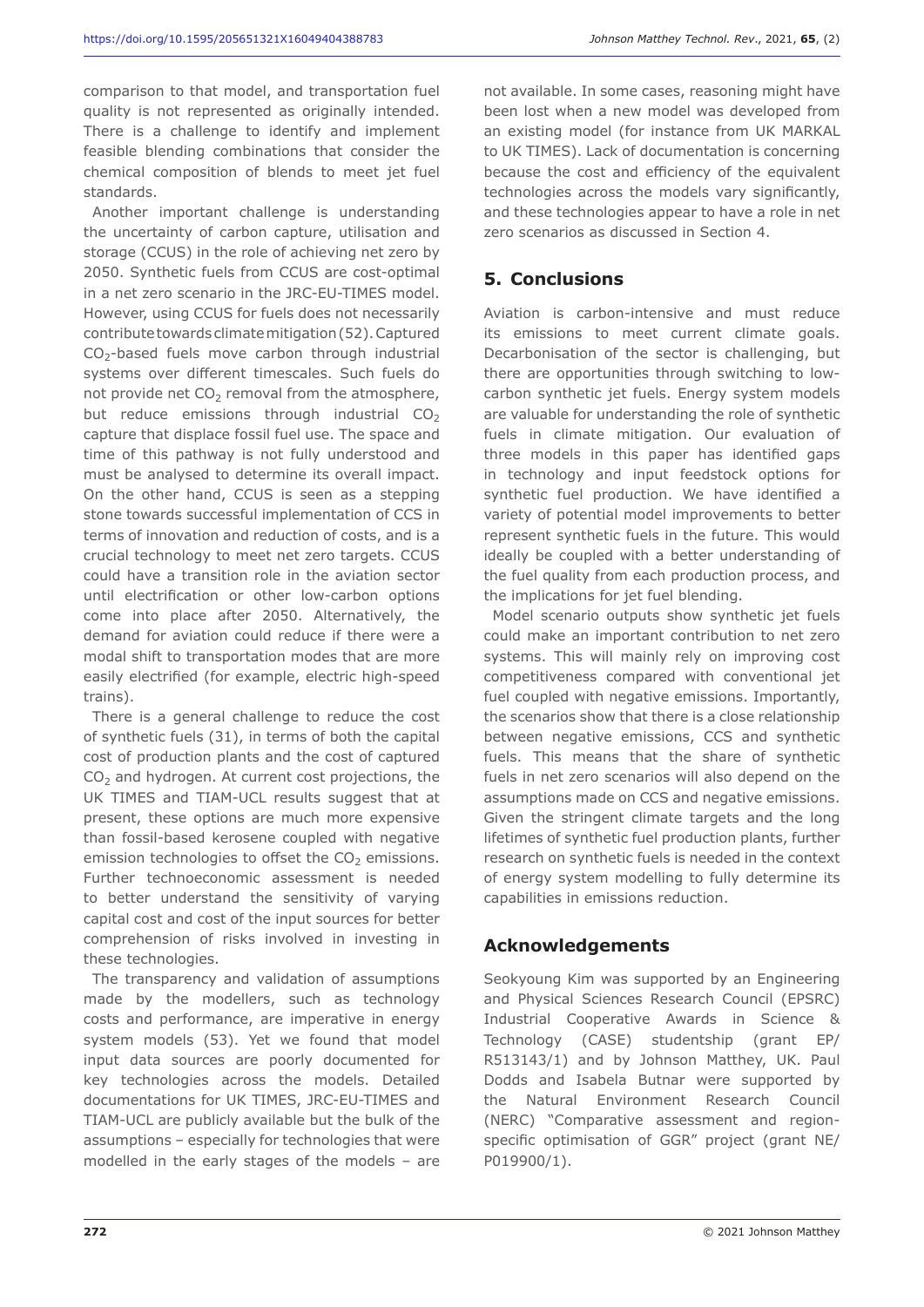#### **References**

- 1. "Paris Agreement", United Nations, Bonn, Germany, 2015, 25 pp
- 2. "Special Report: Global warming of 1.5°C", Geneva, Switzerland, 2018
- 3. 'Climate Change Act 2008', The Stationery Office, London, UK, 26th November, 2008
- 4. 'Research and Analysis: Greenhouse Gas Reporting: Conversion Factors 2019', Department for Business, Energy & Industrial Strategy, The Stationery Office, London, UK, 4th June, 2019
- 5. 'Contribution of the Global Aviation Sector to Achieving Paris Agreement Climate Objectives', Climate Action Network International, Bonn, Germany, 2nd April, 2018
- 6. A. W. Schäfer, A. D. Evans, T. G. Reynolds and L. Dray, *Nat. Clim. Chang.*, 2015, **6**, (4), 412
- 7. 'Fuel Qualification', Commercial Aviation Alternative Fuels Initiative (CAAFI): http://www. caafi.org/focus\_areas/fuel\_qualification.html (Accessed on 4th February 2021)
- 8. "Sustainable Synthetic Carbon Based Fuels for Transport: Policy Briefing", The Royal Society, London, UK, 16th September, 2019, 46 pp
- 9. "Alternative Aviation Fuels: Overview of Challenges, Opportunities, and Next Steps", Office of Energy Efficiency and Renewable Energy (EERE), US Department of Energy, Washington, DC, USA, March, 2017, 88 pp
- 10. M. Wang, R. Dewil, K. Maniatis, J. Wheeldon, T. Tan, J. Baeyens and Y. Fang, *Prog. Energy Combust. Sci.*, 2019, **74**, 31
- 11. P. Capros, M. Kannavou, S. Evangelopoulou, A. Petropoulos, P. Siskos, N. Tasios, G. Zazias and A. DeVita, *Energy Strateg. Rev.*, 2018, **22**, 255
- 12. 'A Clean Planet for All: A European Strategic Long-Term Vision for a Prosperous, Modern, Competitive and Climate Neutral Economy', COM/2018/733Final, European Commission, Brussels, Belgium, 28th November, 2018
- 13. R. C. Baliban, J. A. Elia, C. A. Floudas, B. Gurau, M. B. Weingarten and S. D. Klotz, *Energy Fuels*, 2013, **27**, (8), 4302
- 14. J. A. Elia, R. C. Baliban, C. A. Floudas, B. Gurau, M. B. Weingarten and S. D. Klotz, *Energy Fuels*, 2013, **27**, (8), 4325
- 15. A. Lappas and E. Heracleous, 'Production of Biofuels *via* Fischer-Tropsch Synthesis: Biomassto-Liquids', in "Handbook of Biofuels Production: Processes and Technologies", 2nd Edn., eds. R. Luque, C. S. K. Lin, K. Wilson and J. Clark, Woodhead Publishing Series in Energy, No. 98, Elsevier Ltd, Duxford, UK, 2016, pp. 549–593
- 16. 'JM and BP License Waste-To-Fuels Technology to Fulcrum BioEnergy', Johnson Matthey, London, UK, 2018
- 17. P. N. Pressley, T. N. Aziz, J. F. DeCarolis, M. A.

Barlaz, F. He, F. Li and A. Damgaard, *J. Clean. Prod.*, 2014, **70**, 145

- 18. P. Suresh, R. Malina, M. D. Staples, S. Lizin, H. Olcay, D. Blazy, M. N. Pearlson and S. R. H. Barrett, *Environ. Sci. Technol.*, 2018, **52**, (21), 12055
- 19. Y. H. Choi, Y. J. Jang, H. Park, W. Y. Kim, Y. H. Lee, S. H. Choi and J. S. Lee, *Appl. Catal. B Environ.*, 2017, **202**, 605
- 20. 'Syngas: The Renewable Feed Gas', Sunfire GmbH, Dresden, Germany: https://www.sunfire.de/en/ applications/syngas (Accessed on 4th February 2021)
- 21. S. Pye, F. G. N. Li, A. Petersen, O. Broad, W. McDowall, J. Price and W. Usher, *Energy Res. Soc. Sci.*, 2018, **46**, 332
- 22. P. E. Dodds and W. McDowall, *Int. J. Hydrogen Energy*, 2014, **39**, (5), 2345
- 23. A. Schäfer, 'Introducing Behavioral Change in Transportation into Energy/Economy/ Environment Models', World Bank Policy Research Working Paper No. 6234, The World Bank, Washington, DC, USA, 1st October, 2012, 61 pp
- 24. T. D. Searchinger, T. Beringer and A. Strong, *Energy Policy*, 2017, **110**, 434
- 25. R. Rauch, J. Hrbek and H. Hofbauer, *Wiley Interdiscip. Rev. Energy Environ.*, 2013, **3**, (4), 343
- 26. M. Hogan, 'German Biofuel Firm Choren Declares Insolvency', Reuters, London, UK, 8th July, 2011
- 27. 'Vapo Oy Freezes the Kemi Biodiesel Project', Vapo Oy, Jyväskylä, Finland, 21st February, 2014
- 28. 'A Commercially Demonstrated Technology Solution', Velocys, Oxford, UK: https://www. velocys.com/technology/ (Accessed on 4th February 2021)
- 29. 'Lakeview Site: Project Summary', Red Rock Biofuels, Fort Collins, USA: https://www. redrockbio.com/lakeview-site.html (Accessed on 4th February 2021)
- 30. A. M. Niziolek, O. Onel, M. M. F. Hasan and C. A. Floudas, *Comput. Chem. Eng.*, 2015, **74**, 184
- 31. S. Brynolf, M. Taljegard, M. Grahn and J. Hansson, *Renew. Sustain. Energy Rev.*, 2018, **81**, 1887
- 32. "Options for Producing Low-Carbon Hydrogen at Scale: Policy Briefing", The Royal Society, London, UK, January, 2018, 36 pp
- 33. "Hydrogen Production by Electrolysis", ed. A. Godula-Jopek, Wiley-VCH Verlag GmbH & Co KGaA, Weinheim, Germany, 2015
- 34. I. Staffell, D. Scamman, A. Velazquez Abad, P. Balcombe, P. E. Dodds, P. Ekins, N. Shah and K. R. Ward, *Energy Environ. Sci.*, 2019, **12**, (2), 463
- 35. V. Dieterich, A. Buttler, A. Hanel, H. Spliethoff and S. Fendt, *Energy Environ. Sci.*, 2020, **13**, (10), 3207
- 36. G. Herz, E. Reichelt and M. Jahn, *Appl. Energy*, 2018, **215**, 309
- 37. I. Butnar, O. Broad, B. Solano Rodriguez and P. E.